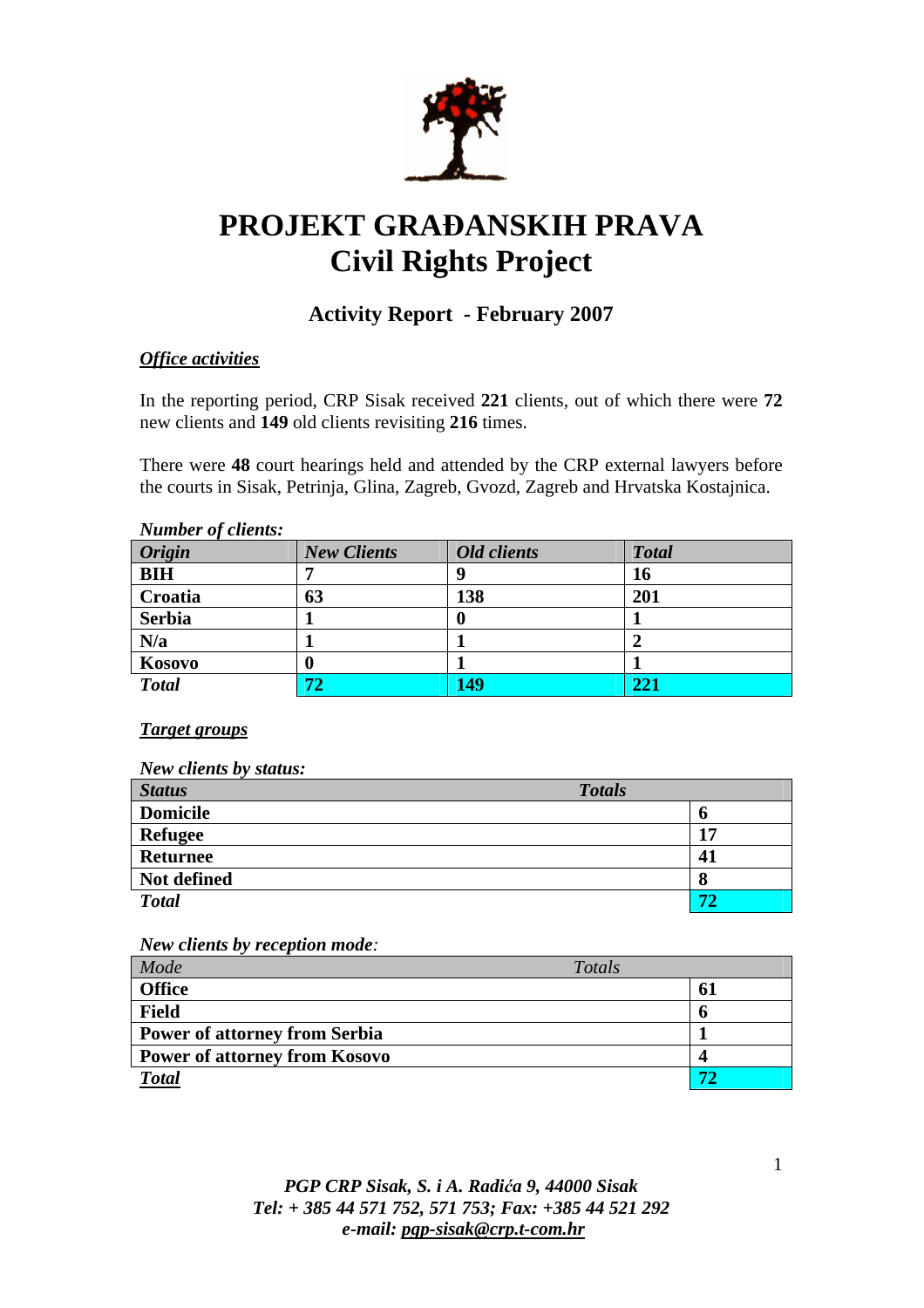| <b>TYPE OF CASE</b>                    | <b>NUMBER OF EVENTS</b> |
|----------------------------------------|-------------------------|
| Citizenship                            | 25                      |
| Documents and status                   | 55                      |
| Labour                                 |                         |
| Ownership                              | 99                      |
| Other                                  | 42                      |
| Pension and health and social security | 33                      |
| Housing care                           | 19                      |
| Tenancy rights                         | 22                      |
| Misdemeanour                           |                         |
| <b>TOTAL</b>                           | 306                     |

#### **LEGAL ASSISTANCE**

| Appeals/complaints       | 23  |
|--------------------------|-----|
| Letters                  | 58  |
| Lawsuits                 | 9   |
| Administrative lawsuit   |     |
| Revision                 |     |
| Constitutional complaint |     |
| Submissions              | 88  |
| Administrative request   | 25  |
| Legal counselling        | 54  |
| Quick advises            | 75  |
| <b>TOTAL</b>             | 339 |

#### *Legal issues*

In the reporting period, the property rights cases were traditionally dominant (99 cases.) They were mainly related to real estates. Most of them are related to the establishment of ownership rights (22 cases), but there are also cases of repossession of property (5), which are especially difficult and interesting, since the Croatian Ministry of Maritime Affairs, Tourism, Transport and Development claims that there are no unsolved cases of repossession of property in the area of the Sisak-Moslavina county. CRP Sisak informed OSCE and other relevant institutions on these cases.

In the line of establishment of ownership, there are very complex inheritance cases (6), establishment of death and proclamation of missing (in war) persons dead (5) and similar. The cases of reconstruction of housing units are still actual (10). There are numerous problems in the work of the competent administrative authorities and in implementation of the Law on General Administrative Procedure in establishing of right to reconstruction. First instance proceedings normally last for over a year (instead of 30 days as stipulated by the Law on reconstruction), but usually it takes several years. The second instance procedures also last several years usually (according to the CRP's experience, it is at least three years, instead of two months as it is stipulated by the law.) CRP has numerous cases of slightly or heavily damaged houses that could not be reconstructed through the very restrictive Law on reconstruction, which presents a huge impediment to return.

There are cases of compensation for damage to the property of refugees and/or returnees, cases of compensation for use of their property, including business premises and cases in which temporary users invested into property without owners'

> *PGP CRP Sisak, S. i A. Radi*ć*a 9, 44000 Sisak Tel: + 385 44 571 752, 571 753; Fax: +385 44 521 292 e-mail: pgp-sisak@crp.t-com.hr*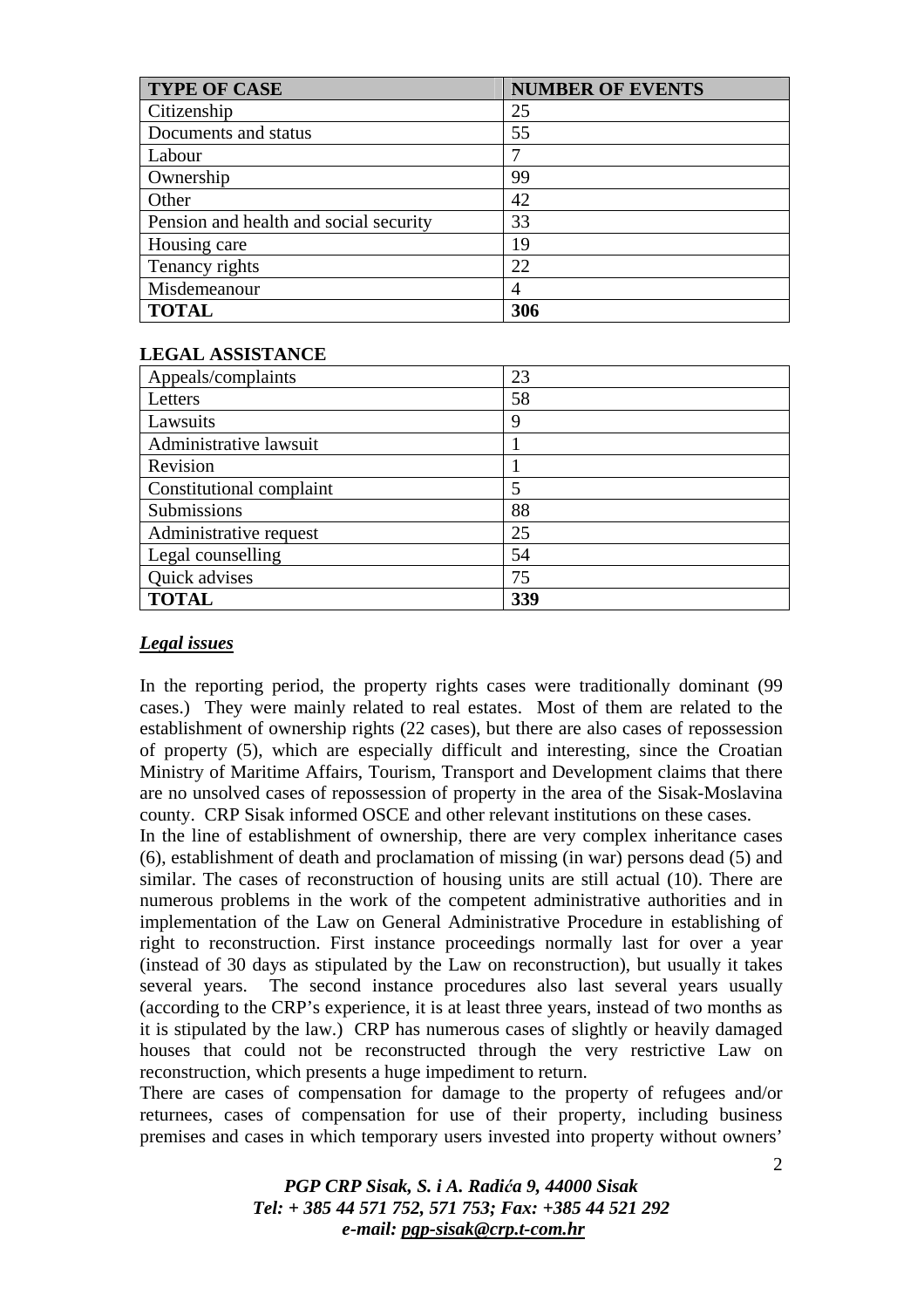consent (28.) The property issues have their transformation into extremely complex court cases, such as annulment of contract (7).

Other property related cases include removal of debt (5), dividing of land, trespassing, annulment of different types of contract, removal of usufruct (2), etc.

Regarding the movable property, there were 5 cases of establishment and repossession of movable property. These cases are very problematic, due to the fact that the Government has not established any mechanism for regulation of restitution of movable property of refugees, which was placed under the State temporary administration. Among movable property, there were 4 cases regarding old foreign currency savings.

Regarding the return of refugees, the occupancy/tenancy and housing care rights have similar significance as property. There was 41 case. CRP pays special attention to these cases, as there is no return if there were no right to home.

The returnees or potential returnees are mainly of old age and it may be proved also in this reporting period by a significant number of pension (21), social welfare and health insurance (9) rights, convalidation of war time years of service (3) and labour rights cases (7).

The status related issues, temporary and permanent residence and citizenship (35) also confirms that there are many difficulties regarding the return of persons that are not of Croatian nationality, but who were born in the same state – ex SFRY, which are now different states, and who lived and worked for decades in Croatia, having made families and property. Perhaps these cases represent the most visibly discrimination, both factually and normatively, as for example in such cases even the joining of family is not given priority.

Even the other cases, such as mentioned ones of establishment of missing persons in Krajina dead (3), missing of registry books (5), establishment of existence of school diploma (2), recognition of foreign court decisions (3), divorce, alimony and child support cases (14) that partly come out due to difficulties related to the refugee or returnee status, very much prolong and make the return difficult.

Also, returnees still face many infrastructure problems. Related to that and above mentioned, returnees also face problems of debts for utilities, such as water supply related expenses, electricity, etc. (5 cases)

Therefore, all the above mentioned and all the CRP cases demonstrate that still there are many difficulties related to the return of refugees to Croatia, despite of many promises by the Government and efforts put in by the International community.

#### *Other activities*

Based on the results of the 2006 project, OSCE Mission to Croatia decided to sponsor continuation of the Mobile Team project, extending the activities, besides Hrvatska Kostajnica and Vojnic, to Glina. The authorities of these towns and municipalities are interested in co-operation with CRP and have been providing office premises for free. The contract is signed and the project will start on 1 March 2007.

> *PGP CRP Sisak, S. i A. Radi*ć*a 9, 44000 Sisak Tel: + 385 44 571 752, 571 753; Fax: +385 44 521 292 e-mail: pgp-sisak@crp.t-com.hr*